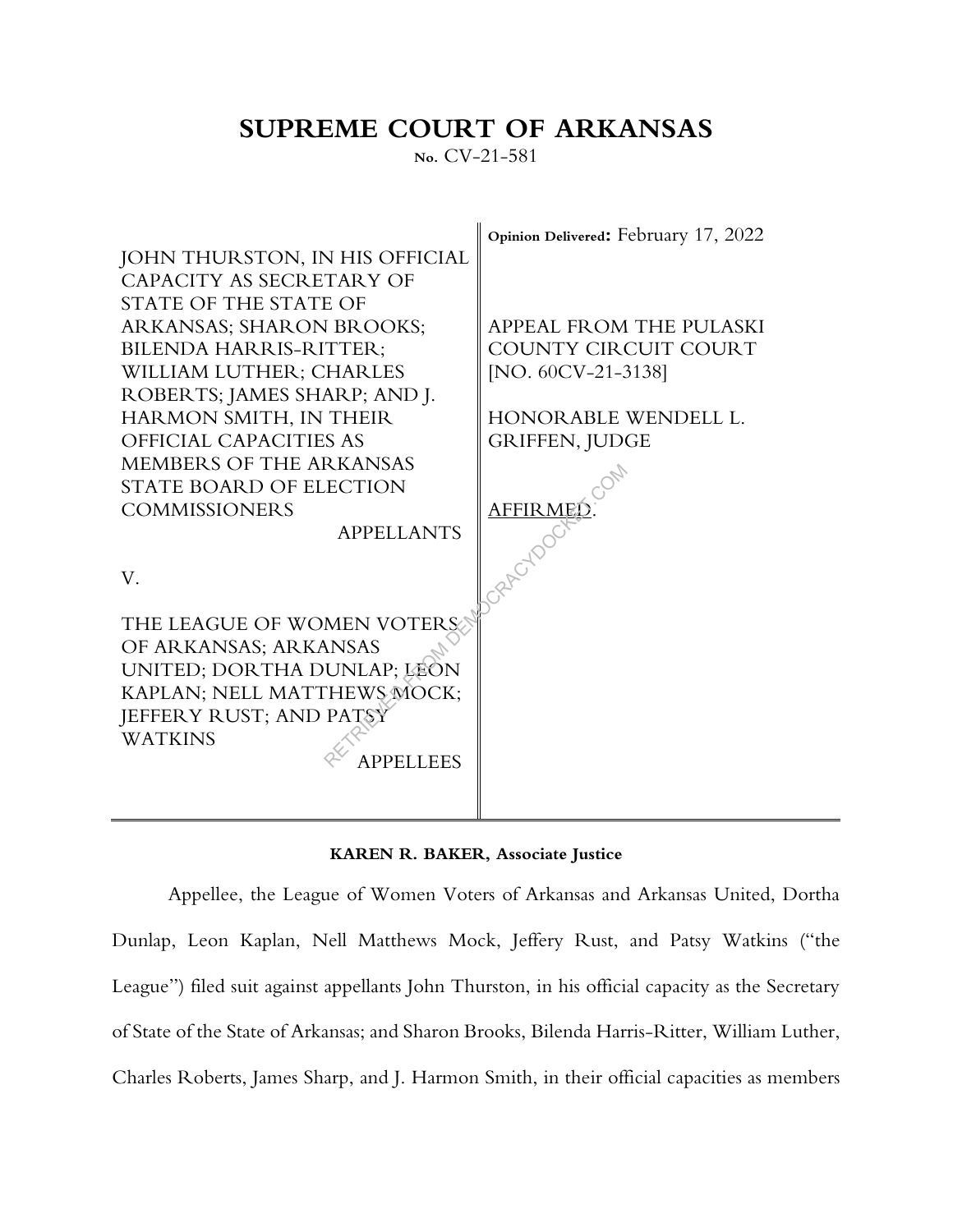of the Arkansas State Board of Election Commissioners ("Thurston") alleging that four acts passed by the 93rd Session of the Arkansas General Assembly were unconstitutional––Act 736, Act 973, Act 249, and Act 728. The League refers to the acts as the "Absentee Application Signature Match Requirement," the "In-Person Ballot Receipt Deadline," the "Voter ID Affidavit Prohibition," and the "Voter Support Ban," respectively. Thurston moved to dismiss based on sovereign immunity. The circuit court denied the motion. Pursuant to Arkansas Rule of Appellate Procedure–Civil 2(a)(10) (2021), Thurston filed this appeal, which permits an interlocutory appeal from "an order denying a motion to dismiss . . . based on the defense of sovereign immunity or the immunity of a government official." *See* Ark. R. App. P.–Civ. 2(a)(10); *City of Little Rock v. Dayong Yang*, 2017 Ark. 18, at 4, 509 S.W.3d 632, 634 (internal citations omitted) ("[W]e do not hear on appeal any issue other than whether the circuit court erred in denying summary judgment on the issue of immunity."). We affirm. f sovereign immunity or the immunity<br>  $2(a)(10)$ ; *City of Little Rocket. Dayong*<br>
ernal citations omitted ("[W]e do no<br>
rcuit court erred in denying summary<br>
uly  $2021$ , the League filed its completed alleging that the

CV-21-581 On May 19 and July  $\&$  2021, the League filed its complaint and its amended complaint for injunctive and declaratory relief alleging that the four acts violate various provisions of the Arkansas Constitution. Specifically, the League alleged that Act 736 makes it substantially harder for voters to obtain an absentee ballot by making the signaturematching process more unreliable and error-prone, thereby disenfranchising voters properly entitled to absentee ballots. With regard to Act 973, the League alleged that the Act unjustifiably shortened the deadline for voters to return absentee ballots in person, thereby disenfranchising voters without reasonable justification. The League further alleged that Act 249, enacted a strict voter-identification requirement and eliminated the "Affidavit-Fail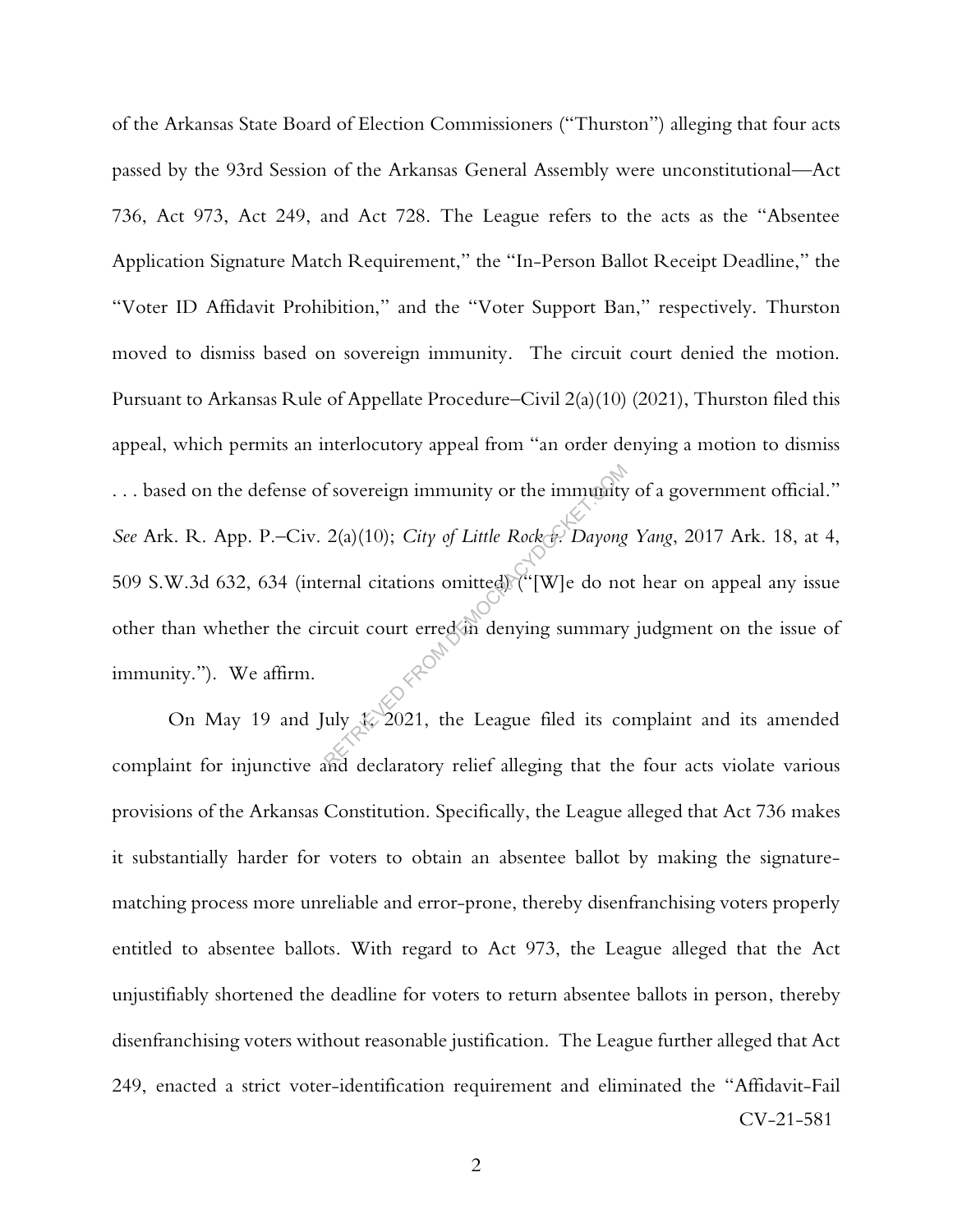Safe" written affirmation for voters who lacked an accepted form of voter identification, thereby disenfranchising voters who do not have acceptable voter identification. Last, the League alleged that Act 728, restricts the expressive activities of nonprofit nonpartisan groups and criminalizes entering an area within 100 feet of a polling place unless the person is entering or leaving the building where voting is taking place for lawful purposes. The League alleged that Act 728 is unnecessarily vague and impedes nonpartisan voter-support activities by excluding nonvoting caretakers, friends, and family from providing support to voters waiting in line. The League alleged that these four Acts violate the following provisions of the Arkansas Constitution: article 2, sections 3, 4, and 6; article 3 sections 1 and 2; amend. 51 section 19; the Free and Fair Election Clause; the Equal Protection Clause; the Voter Qualification Clause, and the Free Speech and Assembly Clauses of the Arkansas Constitution; and that the Affidavit Prohibition violates section 19 of amendment 51. The League sought declaratory relief to declare the legislative Acts at issue unconstitutional and to enjoin enforcement of the Acts. Constitution: article 2, sections  $3\sqrt{4}$ ,<br>9; the Free and Fair Election Clause; th<br>ause, and the Free Speech and Assemb<br>Affidavit Prohibition violates section ?<br>relief to declare the legislative Acts at<br>the Acts.

On June 18 and July 20, 2021, pursuant to Rule 12(b)(6) of the Arkansas Rules of Civil Procedure, Thurston filed a motion to dismiss and amended motion to dismiss alleging, among other things, that Thurston was entitled to sovereign immunity. On October 1, 2021, the circuit court conducted a hearing. On November 1, the circuit court entered an order finding that

sovereign immunity does not bar [the League's] claims. The Supreme Court has long recognized an exception to the defense of sovereign immunity when the State is acting illegally, unconstitutionally, or if a state agency officer refuses to do a purely ministerial action required by statute. . . . [The League] allege[s] that the Challenged Provisions are unconstitutional, satisfying the exception to sovereign immunity. . . .

CV-21-581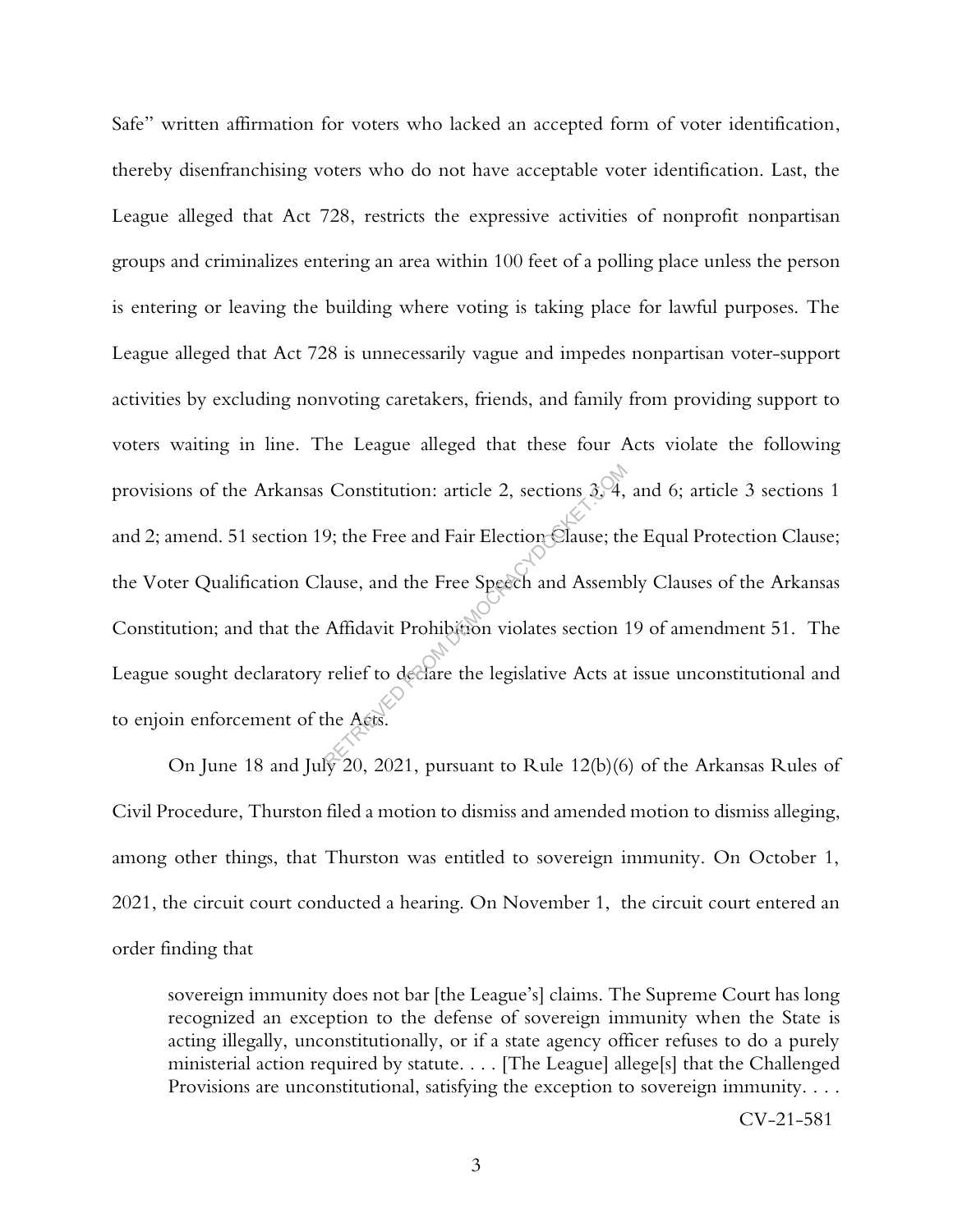Whether the validity of the challenged legislative enactments is governed by rational basis or strict scrutiny review is a question of law that requires consideration of the facts pertinent to the challenged enactments.

. . . .

[The League] allege[s] that the Challenged Provisions burden their fundamental rights to vote, speak, and assemble, and that strict scrutiny applies. . . . The Amended Complaint alleges how [the League is] . . . burdened or impaired in their exercise of their fundamental rights under the Challenged Provisions, that in certain circumstances their fundamental rights and those of others who are similarly situated will be outright denied, and the threat of harm is imminent. The Amendment Complaint also alleges that [Thurston] lack[s] any compelling state interest in the Challenged Provisions, and that they are not the least restrictive method available to carry out any such interests. Because these are questions of fact, the issue of which legal standard applies is not ripe for determination and will be addressed when the case is considered with the merits. However, the court holds that the amended complaint contains sufficient factual allegations to withstand dismissal at this stage as to those assertions.

From that order, Thurston filed the instant timely interlocutory appeal. On December 15, 2021, we granted Thurston's motion to expedite his appeal. For reversal, Thurston presents three points: (1) Thurston is entitled to sovereign immunity; (2) the applicable standard to assess the Acts is rational basis; and (3) the Acts are constitutional. Iegal standard applies is not ripe to<br>
case is considered with the merits.<br>
Ho laint contains sufficient factual allegation<br>
ose assertions.<br>
Thurston filed the instant timely in<br>
granted Thurston's motion to expedit<br>
yoin

CV-21-581 This appeal stems from the circuit court's denial of Thurston's motion to dismiss. "When reviewing a circuit court's order granting [or denying] a motion to dismiss, we treat the facts alleged in the complaint as true and view them in the light most favorable to the plaintiff. *Wade v. Ferguson*, 2009 Ark. 618, at 2, 2009 WL 4723356. 'In testing the sufficiency of a complaint on a motion to dismiss, all reasonable inferences must be resolved in favor of the complaint, and all pleadings are to be liberally construed. *Id*. When a complaint is dismissed on a question of law, this court conducts a de novo review. *State v. West*, 2014 Ark. 174, 2014 WL 1515898; *Fatpipe, Inc. v. State*, 2012 Ark. 248, 410 S.W.3d 574.' *Steele*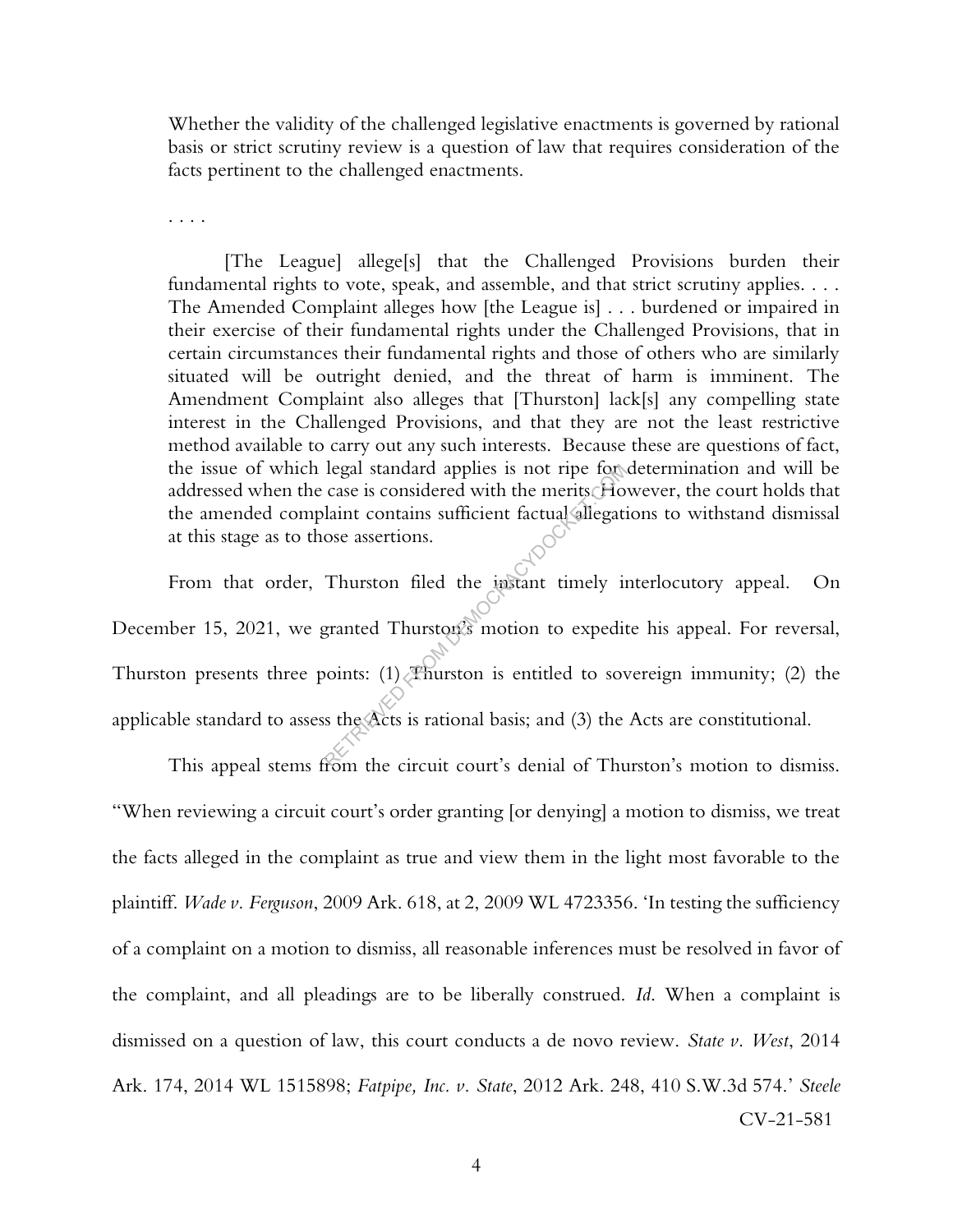[*v. Thurston*], 2020 Ark. 320, at 4, 609 S.W.3d 357, 361. The standard of review for the granting [or denying] of a motion to dismiss is whether the circuit court abused its discretion. *Henson v. Cradduck*, 2020 Ark. 24, 593 S.W.3d 10." *Kimbrell v. Thurston*, 2020 Ark. 392, at 5–6, 611 S.W.3d 186, 190. Further, "we look only to the allegations in the complaint and not to matters outside the complaint. However, we treat only the facts alleged in the complaint as true but not a plaintiff's theories, speculation, or statutory interpretation." *Arkansas State Plant Bd. v. McCarty*, 2019 Ark. 214, at 5, 576 S.W.3d 473, 476 (internal citations omitted).

With these standards in mind, we turn to the issue before us. We note that although Thurston has presented three points in this interlocutory appeal, the only issue we have jurisdiction to review is whether Thurston is entitled to sovereign immunity. *See* Ark. R. App. P.–Civ. 2(a)(10); *Williams v. McCoy*, 2018 Ark. 17, at 5, 535 S.W.3d 266, 269. Further, the circuit court did not rule on the merits of this matter. Instead, it denied Thurston's motion to dismiss the League's complaint and amended complaint, including denying his motion to dismiss based on sovereign immunity, which is the sole basis of our jurisdiction in this matter. Accordingly, the only issue before us is whether the circuit court erred when it denied Thurston's motion to dismiss based on sovereign immunity. Is in mind, we turn to the issue before<br>
Irec points in this interlocutory appear<br>
the Thurston is entitled to sovereix<br>
Villiams v. McCoxx 2018 Ark. 17, at<br>
did not raile on the merits of this<br>
miss the League's complaint

CV-21-581 On appeal, Thurston contends that he is entitled to sovereign immunity and that the League has not pled sufficient facts to allege the unconstitutionality of the Acts at issue. Thurston further asserts that the League has failed to plead sufficient facts upon which relief could be granted against the challenged Acts and that Thurston is entitled to sovereign immunity. Relying on *Martin v. Haas*, 2018 Ark. 283, 556 S.W.3d 509, the League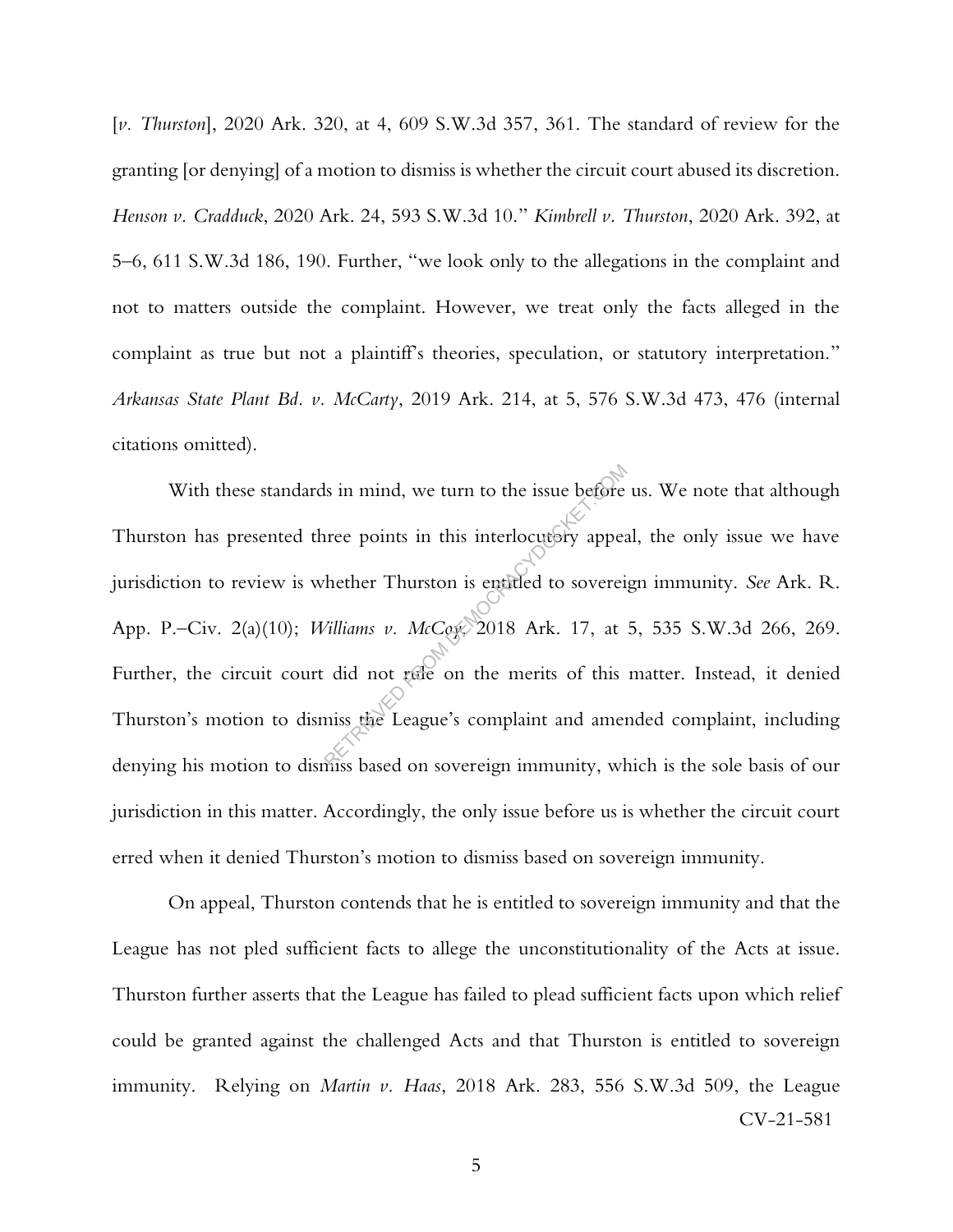responds that the only analysis necessary to determine whether Thurston is entitled to the defense of sovereign immunity is to determine whether the League sufficiently alleged a violation of constitutional rights and only seeks equitable relief; if the League did sufficiently plead such, then Thurston is not entitled to sovereign immunity.

In *Haas*, 2018 Ark. 283, 556 S.W.3d 509, Haas, a voter, filed a declaratory action seeking a declaration that an act related to voter registration be declared unconstitutional and enjoin enforcement of the act. On appeal, Martin, as Secretary of State, contended that he was entitled to sovereign immunity. We held that sovereign immunity was not applicable. We explained that although Martin raised sovereign immunity, "[b]ecause [Haas] has asserted that Act 633 violates qualified voters' constitutional right to vote and seeks declaratory and injunctive relief, not money damages, this action is not subject to the asserted sovereign-immunity defense." *Id*. at 8, 556 S.W.3d at 515. Although we granted Haas no declaratory or injunctive relief on his claims, we concluded that sovereign immunity did not provide a basis for dismissal. hat although Martin raised sovereign in<br>violates qualified voters' constitution<br>relief, not money damages, this action is<br>see." Id. at 8, 5568. W.3d at 515. Alth<br>relief on his claims, we concluded that<br>missals

Here, as in *Haas*, the League has alleged that specific acts violate the Free and Fair Election Clause; the Equal Protection Clause; the Voter Qualification Clause, and the Free Speech and Assembly Clauses of the Arkansas Constitution; and that Act 249 additionally violates section 19 of amendment 51 of the Arkansas Constitution. The relief sought by the League, declaratory and injunctive relief regarding the alleged conflict between the Acts and the Arkansas Constitution, is the same relief that was sought by Haas. Accordingly, here, as in *Haas*, Thurston is not entitled to sovereign immunity. Therefore, we affirm the circuit court's order denying Thurston's motion to dismiss based on sovereign immunity.

CV-21-581